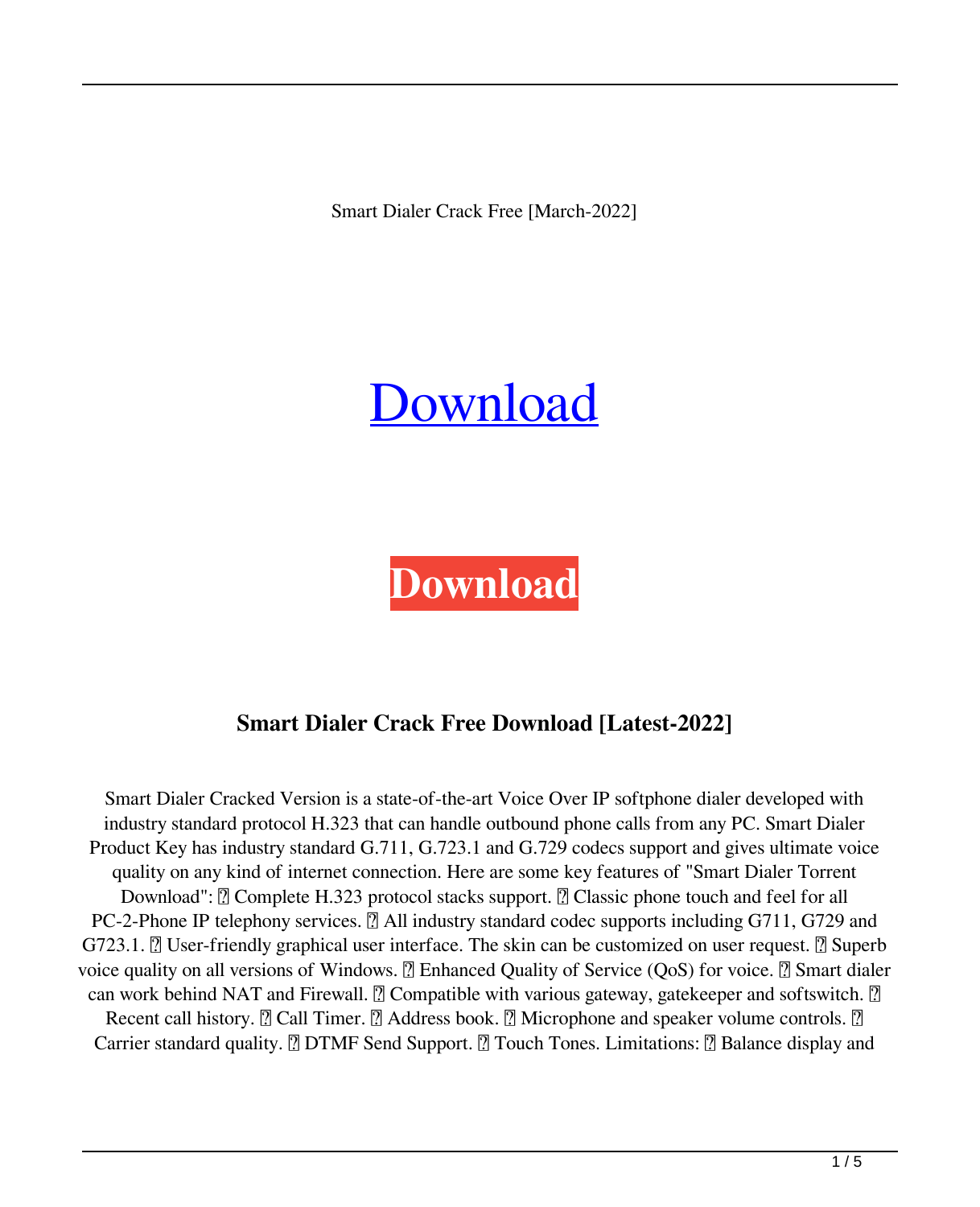Call log option is disabled in this free version. Smart Dialer Description: Smart Dialer is a state-of-theart Voice Over IP softphone dialer developed with industry standard protocol H.323 that can handle outbound phone calls from any PC. Smart Dialer has industry standard G.711, G.723.1 and G.729 codecs support and gives ultimate voice quality on any kind of internet connection. Here are some key features of "Smart Dialer":  $\mathbb{Z}$  Complete H.323 protocol stacks support.  $\mathbb{Z}$  Classic phone touch and feel for all PC-2-Phone IP telephony services.  $\mathbb{R}$  All industry standard codec supports including G711, G729 and  $G723.1$ .  $\boxed{?}$  User-friendly graphical user interface. The skin can be customized on user

#### **Smart Dialer [Win/Mac]**

KEYMACRO is a key press recording and monitoring software tool. It allows users to record all key strokes on their computer. This tool is also able to list, monitor and record all keystrokes from other programs. Features: 1. Easy to use 2. Record all keystrokes from all programs running on your computer 3. List all keystrokes from all programs running on your computer 4. Monitor all keystrokes from other programs 5. Monitor all keystrokes from another program 6. Real time monitoring and recording 7. Export monitoring logs to CSV 8. Export monitoring logs to text 9. Export key stroke logs to text 10. Supports all standard keyboard devices 11. Supports all standard modems (e.g. ISDN, V.90, etc.) 12. Supports all standard file systems 13. Supports all standard sound cards 14. Supports any standard mouse device (e.g. USB, PS/2, serial, etc.) 15. Supports a variety of Mouse sensors (e.g. MX518, Logitech, etc.) 16. Supports any standard desktop operating systems 17. Supports any standard virtual operating systems 18. Works on all Windows Operating Systems 19. 100% Free License: This program is free to use and distribution. No registration is required, but if you would like to express your appreciation, we have developed a free user manual. The manual can be downloaded from the following website: ChatVUI is a revolutionary chat design tool for Microsoft® Windows® based applications (HTML, ASP, ASP.NET, Flash, Java, Windows ActiveX and so on). It allows you to build a chat interface, and provide real-time desktop chat or browser-based chat on your website. Download ChatVUI Free v2.0 Get the free version, including a few features, to try the software out. You can make your own chat on your website or with your applications by using our easy-to-use and intuitive GUI tools. With ChatVUI Free you can do the following: \* Create professional chat interfaces for your websites \* Make your own chat applications for your clients using our easy-to-use GUI tool \* Chat with your clients using our integrated IM client \* Chat with your clients without installing an IM client \* Integrate your chat applications to the Internet Explorer 77a5ca646e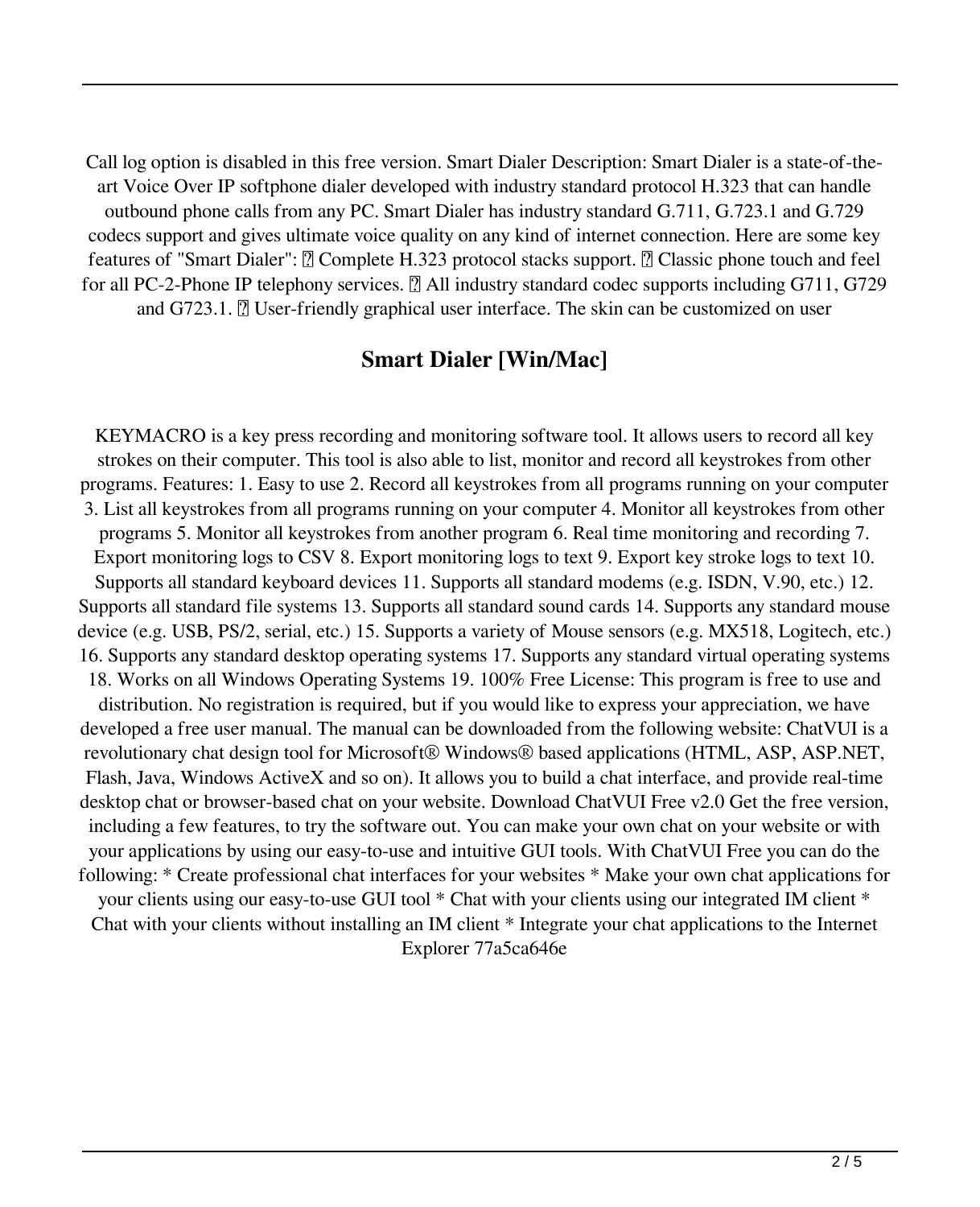### **Smart Dialer Crack+ Activator**

Smart Dialer is a voice over IP softphone dialer for Windows-based computers. This H.323 VoIP softphone dialer is made for use in internal and external phone system. It is a high quality dialer with a series of enhanced features including QoS, call recording, call timer, call transfer, disconnect and re-dial options. It also supports soft touch dial, soft display, smart dialer, MIX calling, H.321 routing, gatekeeper, gateway, load balancing, pstn gateway and billing. What's new in this version: - Features added to the default skin, such as G711, G729, G723.1, G729A and H.263. - Call record feature added. - Number dialing preview feature added. - Call recording and 'Record to file' feature added. - Call back and call forward options added. - Sound recording feature added. - Address book feature added. - Virtual phone feature added. - QoS option added. - Software loop back added. - Fixed many bugs. - Added help feature and online user documentation. Free AVCHD to MPEG-4 Converter 1.1.8 Free AVCHD to MPEG-4 Converter is an all-in-one professional and easy-to-use convert AVCHD to MPEG-4 software. With this AVCHD to MPEG-4 Converter, you are allowed to convert all kinds of AVCHD to MPEG-4 videos with ease and wonderful output quality. Key Features: 1. Support multiple input formats to convert. - AVI, DV, MPG, MPEG-1/2/4, MP4, MOV, MPEG2TS, MTS, RM, RMVB, VOB, ASF, AVI 2. - AVCHD, DVCPRO HD, DVCPRO HD 50i, DVCPRO 50i, XDCAM - AVCHD, DVCPRO HD, DVCPRO 50i, DVCPRO 50i, XDCAM SP, XDCAM HD 3. Support all output formats. - FLV, MP4, MPEG-1/2/4, MOV, ASF, AVI 2, VOB, AVI 2, MTS, MP4, MPEG-1/2/4 4. Convert AVCHD to MPEG-4 in batch.

### **What's New In?**

Smart Dialer is a state-of-the-art Voice Over IP softphone dialer developed with industry standard protocol H.323 that can handle outbound phone calls from any PC. Smart Dialer has industry standard G.711, G.723.1 and G.729 codecs support and gives ultimate voice quality on any kind of internet connection. Here are some key features of "Smart Dialer":  $\mathbb{Z}$  Complete H.323 protocol stacks support.  $\mathbb{Z}$ Classic phone touch and feel for all PC-2-Phone IP telephony services.  $\mathbb{Z}$  All industry standard codec supports including G711, G729 and G723.1.  $\overline{R}$  User-friendly graphical user interface. The skin can be customized on user request.  $\mathbb{Z}$  Superb voice quality on all versions of Windows.  $\mathbb{Z}$  Enhanced Quality of Service (QoS) for voice.  $\mathbb{Z}$  Smart dialer can work behind NAT and Firewall.  $\mathbb{Z}$  Compatible with various gateway, gatekeeper and softswitch. <sup>[7]</sup> Recent call history. <sup>[7]</sup> Call Timer. <sup>[7]</sup> Address book. <sup>[7]</sup> Microphone and speaker volume controls.  $\mathbb{Z}$  Carrier standard quality.  $\mathbb{Z}$  DTMF Send Support.  $\mathbb{Z}$  Touch Tones.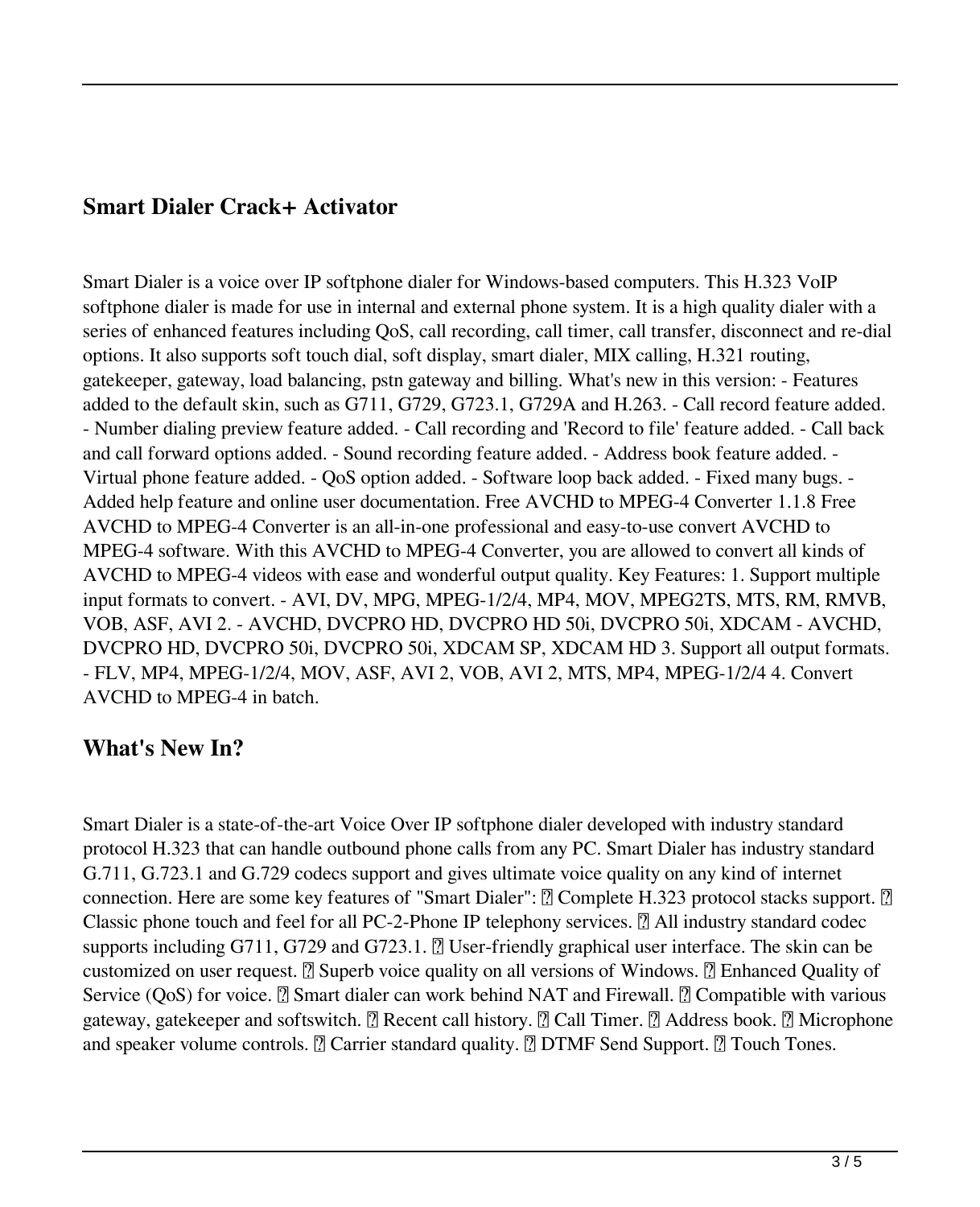Limitations: **a** Balance display and Call log option is disabled in this free version. Smart Dialer Description: Smart Dialer is a state-of-the-art Voice Over IP softphone dialer developed with industry standard protocol H.323 that can handle outbound phone calls from any PC. Smart Dialer has industry standard G.711, G.723.1 and G.729 codecs support and gives ultimate voice quality on any kind of internet connection. Here are some key features of "Smart Dialer": ■ Complete H.323 protocol stacks support. *N* Classic phone touch and feel for all PC-2-Phone IP telephony services. *N* All industry standard codec supports including  $G711$ ,  $G729$  and  $G723.1$ .  $[$  User-friendly graphical user interface. The skin can be customized on user request.  $\mathbb{Z}$  Superb voice quality on all versions of Windows.  $\mathbb{Z}$ Enhanced Quality of Service (QoS) for voice.  $\mathbb{Z}$  Smart dialer can work behind NAT and Firewall.  $\mathbb{Z}$ Compatible with various gateway, gatekeeper and softswitch.  $\mathbb{Z}$  Recent call history.  $\mathbb{Z}$  Call